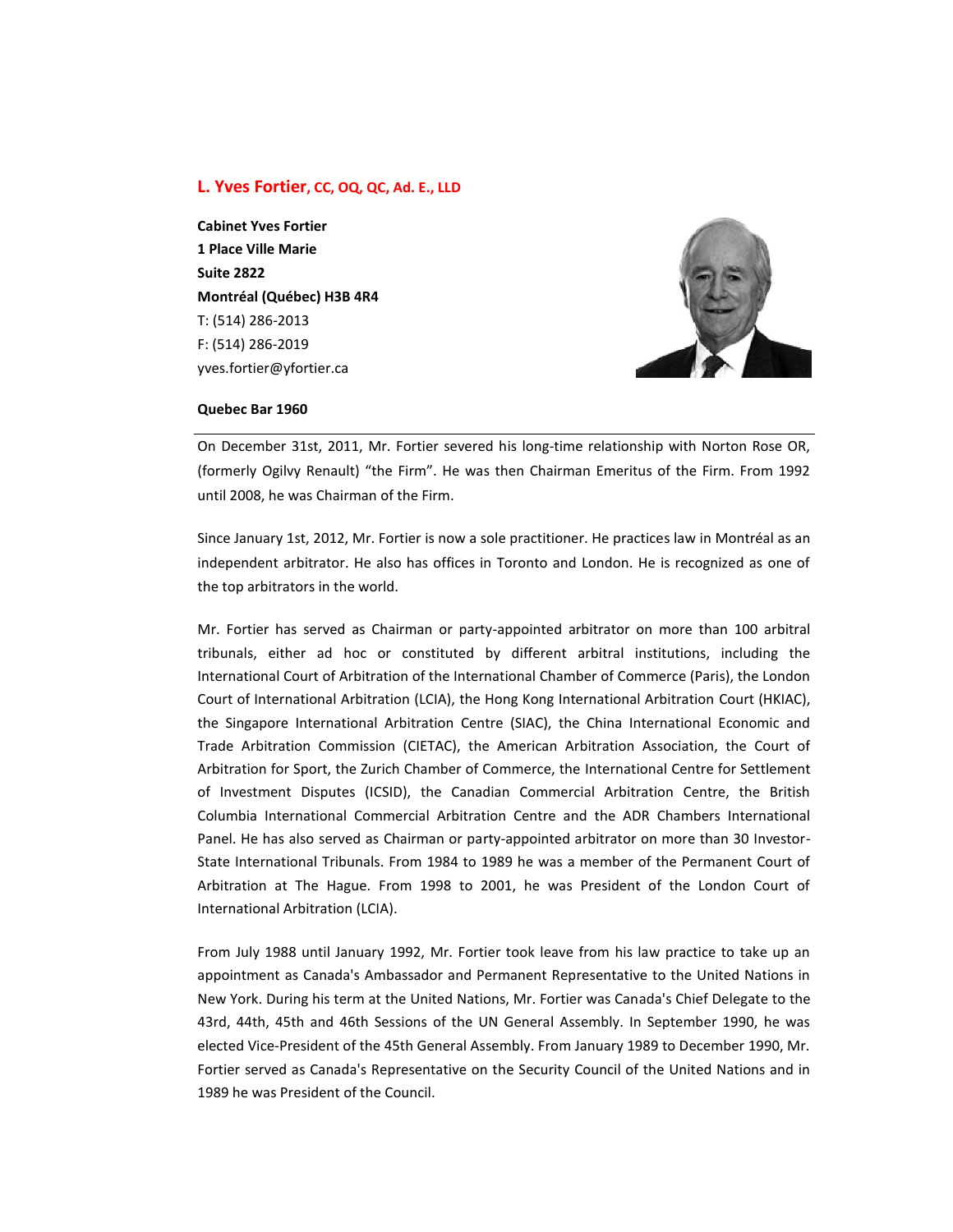#### **L. Yves Fortier**

As a trial lawyer with extensive experience in the practice of commercial, corporate and competition law, Mr. Fortier has pleaded important cases before all court jurisdictions in Canada and before domestic and international arbitral tribunals. He has also served as counsel to many Royal Commissions and Commissions of Inquiry in Quebec and Canada.

# **Law school and education**

B.A., Université de Montréal, 1955 B.C.L., McGill University, 1958 (Civil Law) He then attended the University of Oxford as a Rhodes Scholar where he obtained an advanced degree in common law: B.Litt. (Oxon), 1960.

### **Selected client work**

Mr. Fortier has acted for the following parties:

- The Government of Canada, as counsel before the International Court of Justice at The Hague in the Canada-US Gulf of Maine Maritime Boundary case (1984) and before the ad hoc International Tribunal constituted to determine the maritime boundary between Canada and France in the North Atlantic (1991)
- The Government of Canada as its Chief Negotiator in the negotiation with France of a Maritime Boundary in the North Atlantic (1987-1989)
- The Government of Quebec as its special negotiator with the Cree Nation (1993) and as its lead negotiator with the Innu Nation (2006- )
- The Government of Canada as its Chief Negotiator in the negotiation with the United States of the Pacific Salmon Treaty (1994-1998)
- · The Secretary General of the United Nations as his Special Envoy to Malaysia (1997) and his Personal Representative and Mediator in the Equatorial Guinea and Gabon boundary dispute (2003-2008)
- The Government of Nova Scotia as its lead counsel before the international tribunal constituted to determine the offshore boundary between the province of Nova Scotia and the province of Newfoundland and Labrador (2001)
- The Government of Canada as its lead counsel in the Supreme Court of Canada Reference concerning Quebec (1998)

Mr. Fortier has also acted as an adjudicator in the following matters:

- The land and maritime boundary dispute between Bahrain and Qatar (1997) and the boundary dispute between Colombia and Nicaragua (2002) as Judge ad hoc of the International Court of Justice
- · The United Nations Compensation Commission in Geneva (Iraq-Kuwait) as Chairman of Panel "C" (1993) and Panel F3 (1999)
- The Claims Resolution Tribunal for Dormant Accounts in Switzerland as Arbitrator and Senior Claims Judge (1998)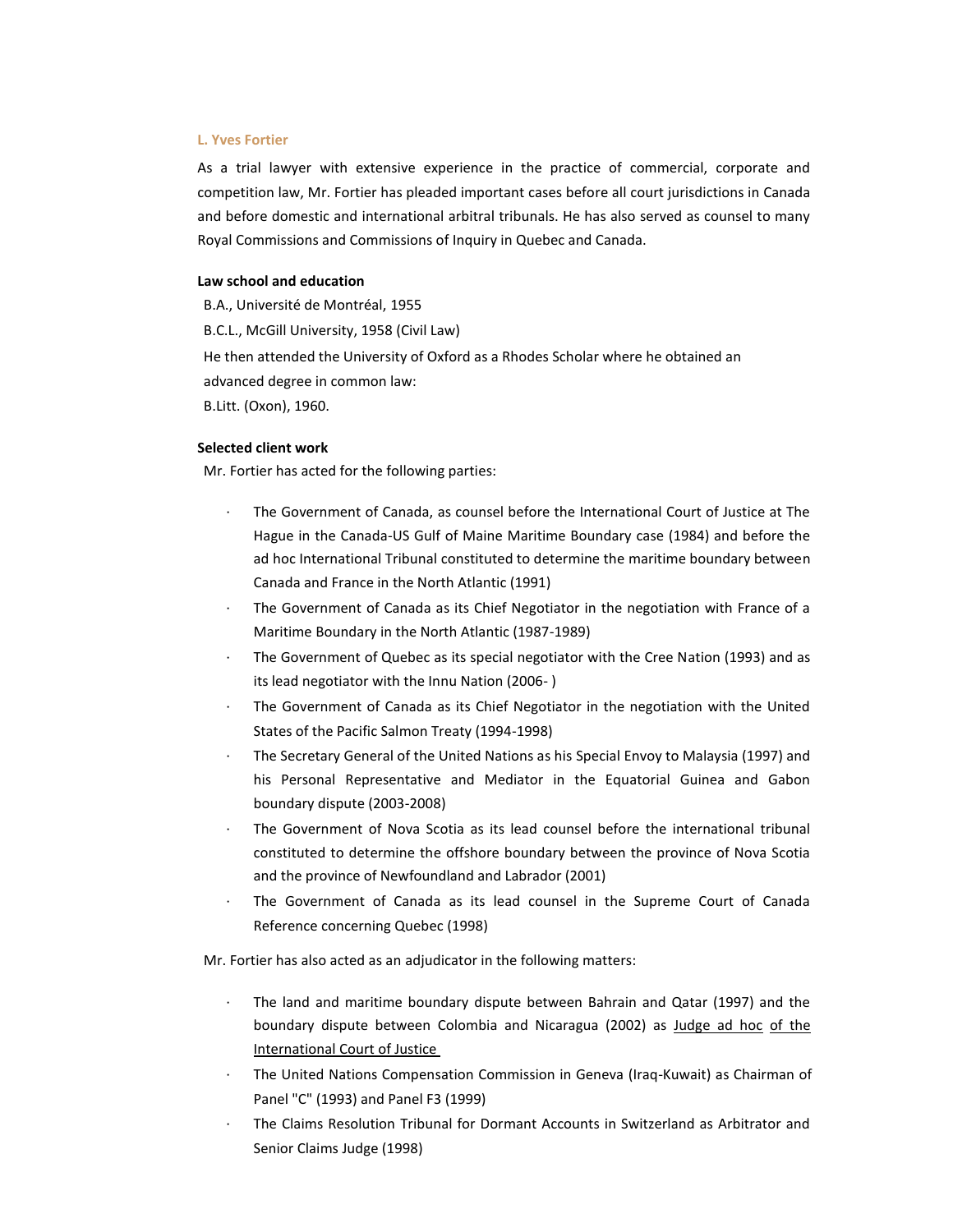# **L. Yves Fortier**

- · *Ireland v United Kingdom* (the MOX Plant Case) as a member of the International Tribunal for the Law of the Sea
- · The Eurotunnel dispute *(France-Manche v UK and France*) as a member of the international arbitral tribunal

# **Membership and Activities**

#### **(i) Law**

- President Canadian Bar Association (1982-1983)
- · Founding Director, Law for the Future Fund
- · Honorary Member, American Bar Association
- · Honorary Vice-President, London Court of International Arbitration (LCIA) (former President 1998-2001)
- · International Bar Association
- International Commission of Jurists (Canadian Section) Member of Council
- · Union Internationale des Avocats (Vice-Président, 1983-1988)
- · American Society of International Law
- · International Law Association (Canadian Branch)
- · Director, Canadian Institute for Advanced Legal Studies (2000 )
- Fellow, American College of Trial Lawyers (Regent 1992 1996)

# **(ii) Public Affairs**

- · Governor, McGill University (1975-1985)
- · Director, Montréal Neurological Institute (1975-1985)
- Director, Montréal Clinical Research Institute (1978-1983)
- · Vice-Chairman, the Historica Foundation of Canada (2003 )
- · Trustee, International Accounting Standards Board (2000 2007)

# **(iii) Corporate**

- · Mr. Fortier is a former Chairman of Alcan Inc. (2002 2007) and the former Governor of the Hudson's Bay Company (1997 – 2006)
- Mr. Fortier is a former Director of many public Corporations, including:
	- o Royal Bank of Canada
	- o Trans Canada Pipelines Limited
	- o Dupont Canada Inc.
	- o Westinghouse Canada Inc.
	- o Manufacturers Life Insurance Company